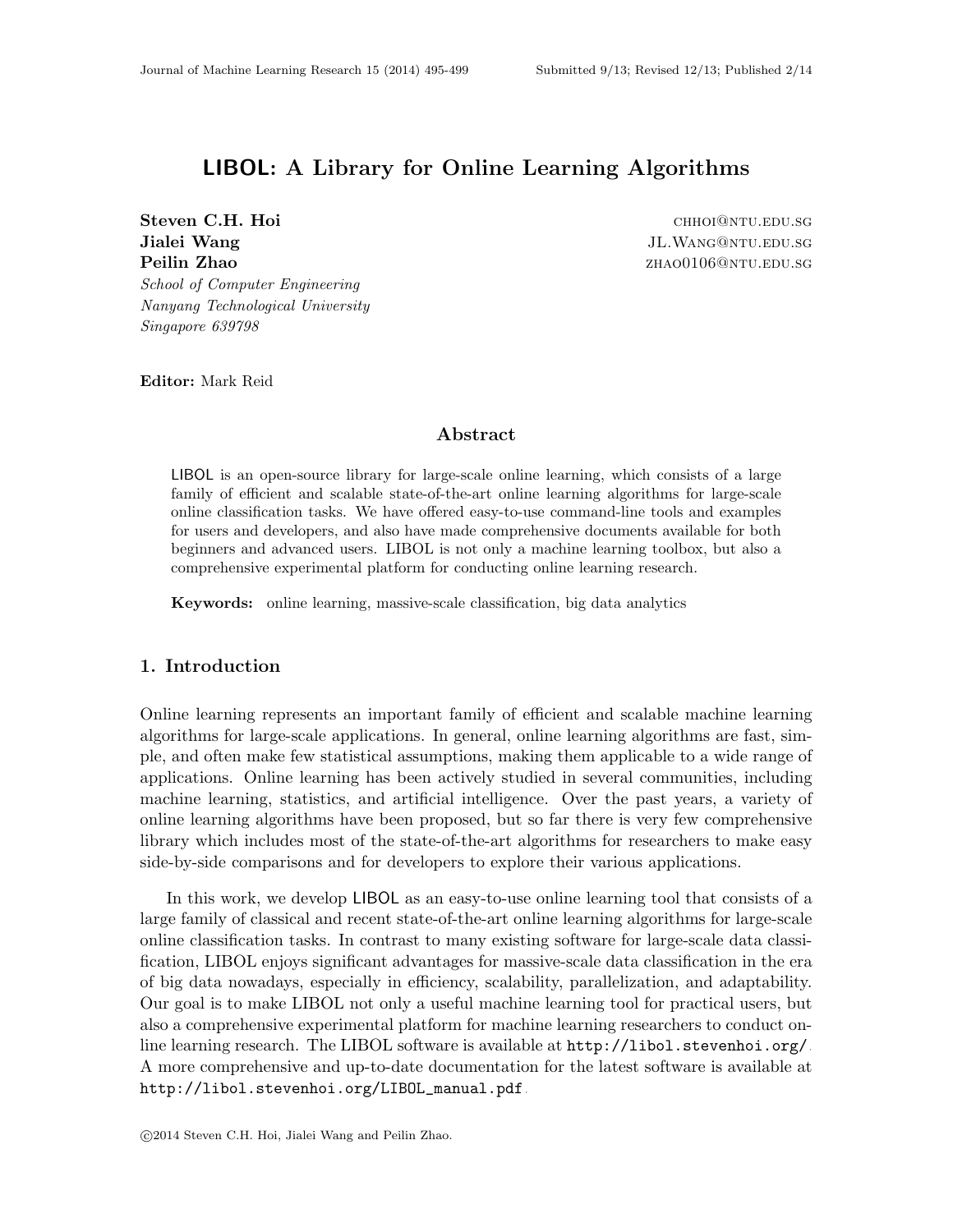# 2. A Family of Online Learning Algorithms for Linear Classification

Online learning operates on a sequence of data examples with time stamps. At each step t, the learner receives an incoming example  $x_t \in \mathcal{X}$  in a d-dimensional vector space, that is,  $\mathcal{X} = \mathbb{R}^d$ . It first attempts to predict the class label of the incoming instance,  $\hat{y}_t = \text{sgn}(f(\mathbf{x}_t; \mathbf{w}_t)) = \text{sgn}(\mathbf{w}_t \cdot \mathbf{x}_t) \in \mathcal{Y}$ , and  $\mathcal{Y} = \{-1, +1\}$  for binary classification tasks. After making the prediction, the true label  $y_t \in \mathcal{Y}$  is revealed, and the learners then computes the loss  $\ell(y_t, \hat{y}_t)$  based on some criterion to measure the difference between the learner's prediction and the revealed true label  $y_t$ . Based on the result of the loss, the learner finally decides when and how to update the classification model at the end of each learning step. The following algorithmic framework gives an overview of most online learning algorithms<sup>[1](#page-1-0)</sup> for linear classification, where  $\Delta(\mathbf{w}_t; (\mathbf{x}_t, y_t))$  denotes the update of the classification models. Different online learning algorithms in general are distinguished in terms of different definitions and designs of the loss function  $\ell(\cdot)$  and their various updating functions  $\Delta(\cdot)$ .

Algorithm 1: LIBOL: Online Learning Framework for Linear Classification.

1 Initialize:  $\mathbf{w}_1 = 0$ 2 for  $t = 1, 2, ..., T$  do 3 The learner receives an incoming instance:  $x_t \in \mathcal{X}$ ; 4 The learner predicts the class label:  $\hat{y}_t = \text{sgn}(f(\mathbf{x}_t; \mathbf{w}_t));$ 5 The true class label is revealed from the environment:  $y_t \in \mathcal{Y}$ ; 6 The learner calculates the suffered loss:  $\ell(\mathbf{w}_t; (\mathbf{x}_t, y_t));$  $\begin{array}{ll} \texttt{7} & \texttt{|} & \texttt{if} \,\, \ell(\textbf{w}_t;(\textbf{x}_t,y_t)) > 0 \texttt{ then} \end{array}$ 8 The learner updates the classification model:  $\mathbf{9} \quad | \quad | \quad \mathbf{w}_{t+1} \leftarrow \mathbf{w}_t + \Delta(\mathbf{w}_t; (\mathbf{x}_t, y_t));$ 10 end 11 end

The goal of our work is to implement a large family of diverse online learning methods in literature to facilitate research and development of online learning techniques to real-world applications. In particular, this software consists of 29 different online learning algorithms and variants for both binary and multiclass classification tasks. In general, they can be grouped into two major categories: (i) first order learning [\(Rosenblatt, 1958;](#page-4-0) [Crammer](#page-4-1) [et al., 2006\)](#page-4-1), and (ii) second order learning [\(Dredze et al., 2008;](#page-4-2) [Wang et al., 2012a;](#page-4-3) [Yang](#page-4-4) [et al., 2009\)](#page-4-4). Examples of online learning algorithms in the first order learning category include the following list of classical and popular algorithms:

- Perceptron: the classical online learning algorithm [\(Rosenblatt, 1958\)](#page-4-0);
- ALMA: A New Approximate Maximal Margin Classification Algorithm [\(Gentile, 2001\)](#page-4-5);
- ROMMA: the relaxed online maximum margin algorithms [\(Li and Long, 2002\)](#page-4-6);
- OGD: the Online Gradient Descent (OGD) algorithms [\(Zinkevich, 2003\)](#page-4-7);
- PA: the Passive Aggressive (PA) online learning algorithms [\(Crammer et al., 2006\)](#page-4-1).

<span id="page-1-0"></span><sup>1.</sup> Note that second order online learning algorithms follow a slightly different procedure.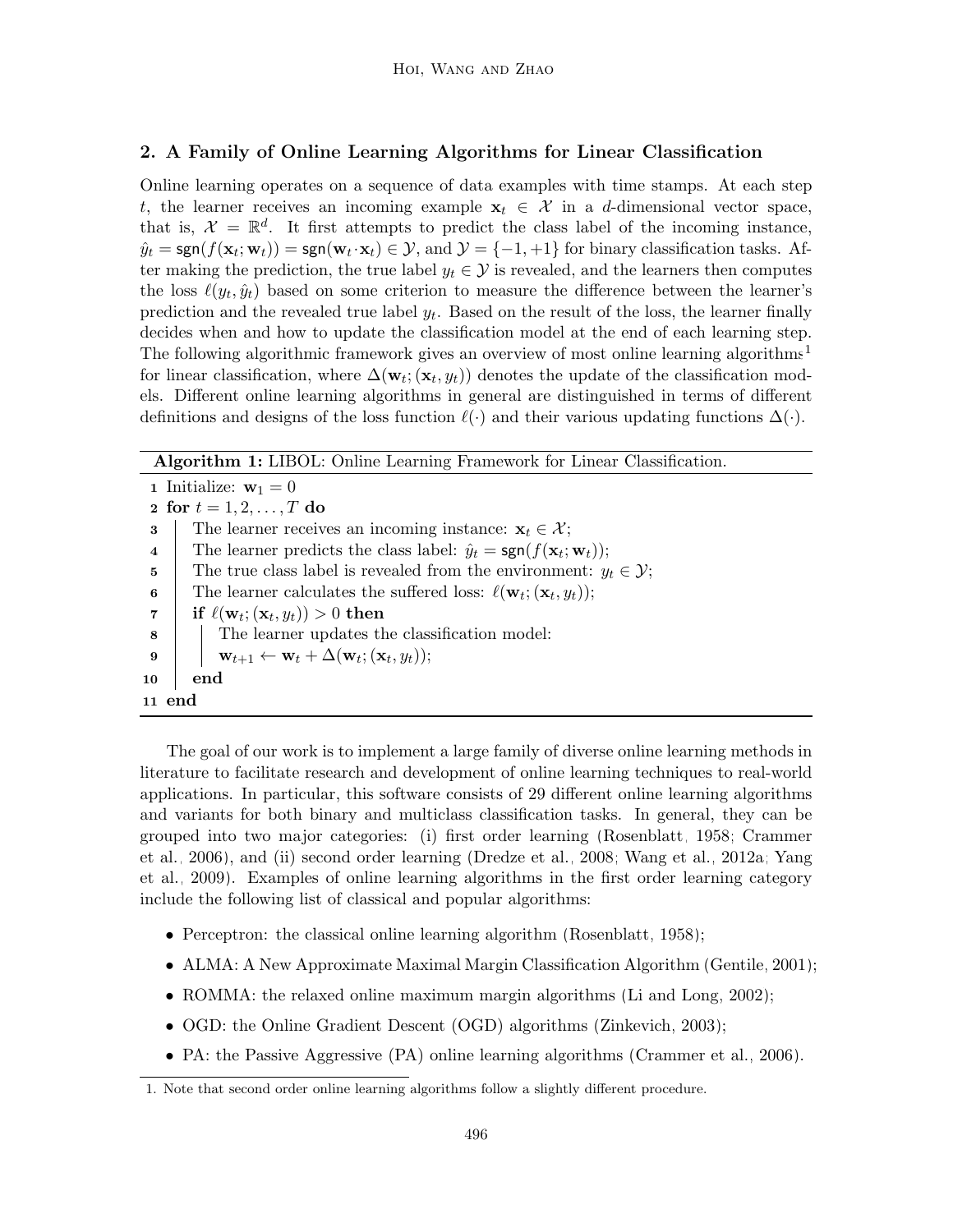To improve the efficacy of first order learning methods, recent years have witnessed the emerging active studies of second order online learning algorithms. One family of recent second order algorithms [\(Dredze et al., 2008\)](#page-4-2) assume the weight vector follows a Gaussian distribution  $\mathbf{w} \sim \mathcal{N}(\boldsymbol{\mu}, \Sigma)$  with mean vector  $\boldsymbol{\mu} \in \mathbb{R}^d$  and covariance matrix  $\Sigma \in \mathbb{R}^{d \times d}$ . The model parameters, including both  $\Sigma$  and  $\mu$  are updated in the online learning process. Examples of the second order online learning algorithms include the following:

- SOP: the Second Order Perceptron (SOP) algorithm [\(Cesa-Bianchi et al., 2005\)](#page-4-8);
- CW: the Confidence-Weighted (CW) learning algorithm [\(Dredze et al., 2008\)](#page-4-2);
- IELLIP: online learning algorithms by improved ellipsoid method [\(Yang et al., 2009\)](#page-4-4);
- AROW: the Adaptive Regularization of Weight Vectors [\(Crammer et al., 2009\)](#page-4-9);
- NAROW: New variant of Adaptive Regularization [\(Orabona and Crammer, 2010\)](#page-4-10);
- NHERD: the Normal Herding method via Gaussian Herding [\(Crammer and Lee, 2010\)](#page-4-11)
- SCW: the recently proposed Soft Confidence Weighted algorithms [\(Wang et al., 2012a\)](#page-4-3).

### 3. The Software Package

The current version (V0.3.0) of LIBOL implements a large family of online learning algorithms and their variants, including 16 algorithms for binary classification, and 13 algorithms for multiclass classification. The package includes the MATLAB library and command-line tools for both online binary and multiclass classification tasks. In addition to MATLAB implementation, we also provide  $C/C++$  implementation for the core functions. The data formats used by this software are compatible with popular machine learning and data mining packages, such as LIBSVM, SVM-light, and WEKA, etc.

#### 3.1 Practical Usage

To illustrate the online learning procedure, we take two data sets from the LIBSVM website, including one small data set "svmguide3" with 1243 instances and one large data set "ijcnn1" with 141,691 instances. In the following example, we use the default "Perceptron" algorithm to demo the usage of LIBOL for a binary classification ('bc') task:

\$ demo('bc', 'Perceptron', 'svmguide3')

The results output by the above command are summarized as follows:

| Algorithm: mistake rate         | nb of updates       | cpu time (seconds)   |
|---------------------------------|---------------------|----------------------|
| Perceptron $0.3318 + (-0.0118)$ | $412.45 + (-14.66)$ | $0.0516 + (-0.0008)$ |

To ease researchers to run a full set of experiments for side-by-side comparisons of different algorithms, we offer a very easy-to-use example program as follows:

### \$ run experiment('bc', 'svmguide3')

The above command will run side-by-side comparison of varied online learning algorithms on the given data set fully automatically, including all the parameter settings and selection. The full set of experimental results will be generated by the library automatically, as shown in Table 1 and Figure 1. This library provides a fairly easy-to-use testbed to facilitate online learning researchers to develop their new algorithms and conduct side-by-side comparisons with the state-of-the-art algorithms with the minimal efforts.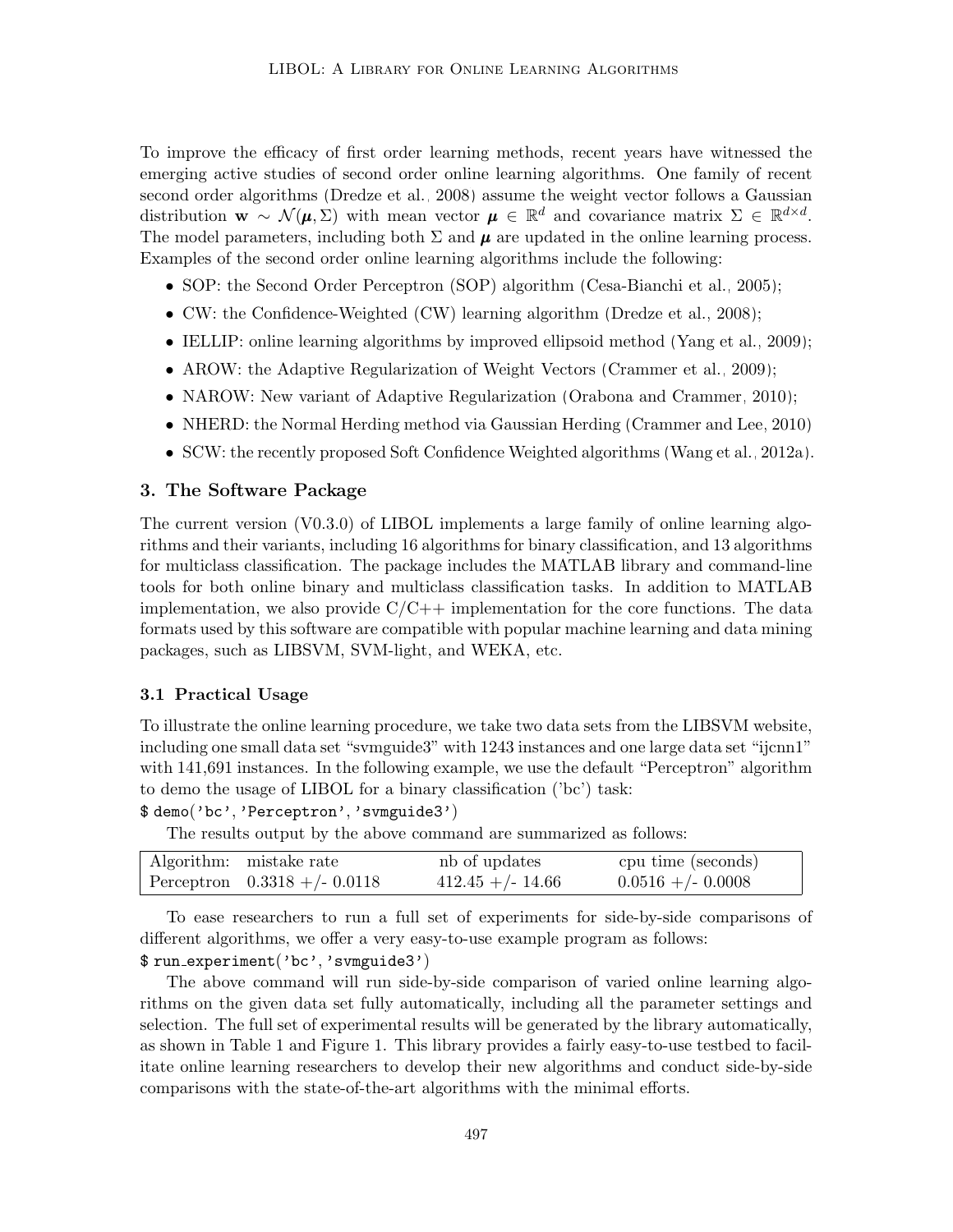| Data Set:        | symguide3 $(\text{\#samples}=1243, \text{\#dimensions}=36)$ |                   |                   | $ijcm1$ (#samples=141,691,#dimensions=22) |                       |                    |
|------------------|-------------------------------------------------------------|-------------------|-------------------|-------------------------------------------|-----------------------|--------------------|
| Algorithm        | mistake                                                     | $#$ updates       | time(s)           | mistake                                   | $#$ updates           | time(s)            |
| Perceptron       | $0.332 \pm 0.012$                                           | $412.4 \pm 14.7$  | $0.052 \pm 0.002$ | $0.106 \pm 0.000$                         | $15059.9 \pm 65.1$    | $5.668 \pm 0.064$  |
| ROMMA            | $0.329 \pm 0.019$                                           | $409.3 \pm 23.2$  | $0.056 \pm 0.001$ | $0.101 \pm 0.001$                         | $14284.2 + 89.8$      | $5.823 \pm 0.111$  |
| aROMMA           | $0.328 \pm 0.018$                                           | $500.1 \pm 29.1$  | $0.055 \pm 0.001$ | $0.101 \pm 0.001$                         | $14776.0 \pm 101.8$   | $5.665 \pm 0.062$  |
| ALMA             | $0.230 \pm 0.006$                                           | $592.9 \pm 6.6$   | $0.062 \pm 0.001$ | $0.071 \pm 0.000$                         | $21474.0 \pm 80.4$    | $6.662 \pm 0.127$  |
| OGD              | $0.237 \pm 0.003$                                           | $636.5 \pm 4.2$   | $0.064 \pm 0.002$ | $0.095 \pm 0.000$                         | $27465.8 \pm 31.1$    | $6.369 \pm 0.107$  |
| PA               | $0.318 \pm 0.013$                                           | $721.1 \pm 18.3$  | $0.060 \pm 0.001$ | $0.102 \pm 0.001$                         | $33847.9 \pm 135.2$   | $5.955 \pm 0.091$  |
| PA1              | $0.236 \pm 0.002$                                           | $763.4 \pm 11.5$  | $0.064 \pm 0.001$ | $0.077 \pm 0.000$                         | $28376.3 \pm 84.2$    | $6.352 \pm 0.109$  |
| PA2              | $0.253 \pm 0.007$                                           | $1131.5 \pm 15.6$ | $0.069 \pm 0.001$ | $0.081 \pm 0.000$                         | $61093.8 \pm 199.3$   | $6.876 \pm 0.114$  |
| SOP              | $0.297 \pm 0.012$                                           | $369.1 \pm 14.8$  | $0.095 \pm 0.002$ | $0.102 \pm 0.001$                         | $14470.7 \pm 81.3$    | $10.616 \pm 0.096$ |
| <b>IELLIP</b>    | $0.332 \pm 0.013$                                           | $412.7 \pm 16.1$  | $0.081 \pm 0.002$ | $0.119 \pm 0.001$                         | $16876.8 \pm 72.9$    | $8.079 \pm 0.082$  |
| $_{\text{CW}}$   | $0.299 \pm 0.011$                                           | $704.6 \pm 19.1$  | $0.118 \pm 0.002$ | $0.093 \pm 0.001$                         | $30648.3 \pm 166.2$   | $9.499 \pm 0.110$  |
| <b>NHERD</b>     | $0.217 \pm 0.007$                                           | $1150.5 \pm 27.7$ | $0.096 \pm 0.002$ | $0.084 \pm 0.001$                         | $86660.7 \pm 2692.6$  | $9.735 \pm 0.133$  |
| AROW             | $0.222 \pm 0.004$                                           | $1219.5 \pm 8.1$  | $0.112 \pm 0.002$ | $0.082 \pm 0.000$                         | $74247.1 \pm 846.3$   | $10.164 \pm 0.069$ |
| <b>NAROW</b>     | $0.276 \pm 0.042$                                           | $1193.8 \pm 23.2$ | $0.118 \pm 0.002$ | $0.095 \pm 0.008$                         | $103843.6 \pm 8841.3$ | $12.027 \pm 0.467$ |
| <b>SCW</b>       | $0.206 \pm 0.004$                                           | $593.4 \pm 13.9$  | $0.085 \pm 0.002$ | $0.060 \pm 0.002$                         | $11077.3 \pm 678.3$   | $7.921 \pm 0.144$  |
| SCW <sub>2</sub> | $0.212 \pm 0.009$                                           | $802.0 \pm 73.2$  | $0.092 \pm 0.002$ | $0.070 \pm 0.001$                         | $30833.8 \pm 2116.8$  | $8.681 \pm 0.150$  |

Table 1: Comparison of a variety of online learning algorithms on two data sets.



Figure 1: Comparison of a variety of online learning algorithms on data set "svmguide3".

### 3.2 Documentation and Design

The LIBOL package comes with comprehensive documentation. The README file describes the setup and usage. Users can read the "Quick Start" section to begin shortly. All the functions and related data structures are explained in detail. If the README file does not give the information users want, they can check the online FAQ. In addition to software documentation, theoretical properties of the algorithms and comparisons can be found in [Wang et al.](#page-4-3) [\(2012a\)](#page-4-3). The authors are also willing to answer any further questions.

The design principle is to keep the package simple, easy to read and extend. All codes follow the MATALB standards with core functions implemented in  $C/C++$ . It generally needs no external libraries, except for the support of popular data formats, such as LIBSVM and WEKA data sets for which existing libraries are included. LIBOL is written in a modular way. All the online learning algorithms can be called via the uniform "ol train()" function by setting proper options. One can easily develop a new algorithm and make sideby-side comparisons with the existing ones in the package. Our goal is to make LIBOL not only a machine learning tool, but also an experimental platform for online learning research.

### 4. Conclusion

LIBOL is an easy-to-use open-source package for online learning research and development. The current version of LIBOL includes a large number of online learning algorithms for online classification tasks. LIBOL is still being improved by feedback from practical users and new research results [\(Zhao et al., 2011a,](#page-4-12)[b;](#page-4-13) [Wang et al., 2012b;](#page-4-14) [Hoi et al., 2013a,](#page-4-15)[b\)](#page-4-16). We hope to make LIBOL not only a useful machine learning tool, but also an ideal research platform for conducting online learning research. The ultimate goal is to make easy learning with massive data streams for tackling the grand challenge of big data analytics.